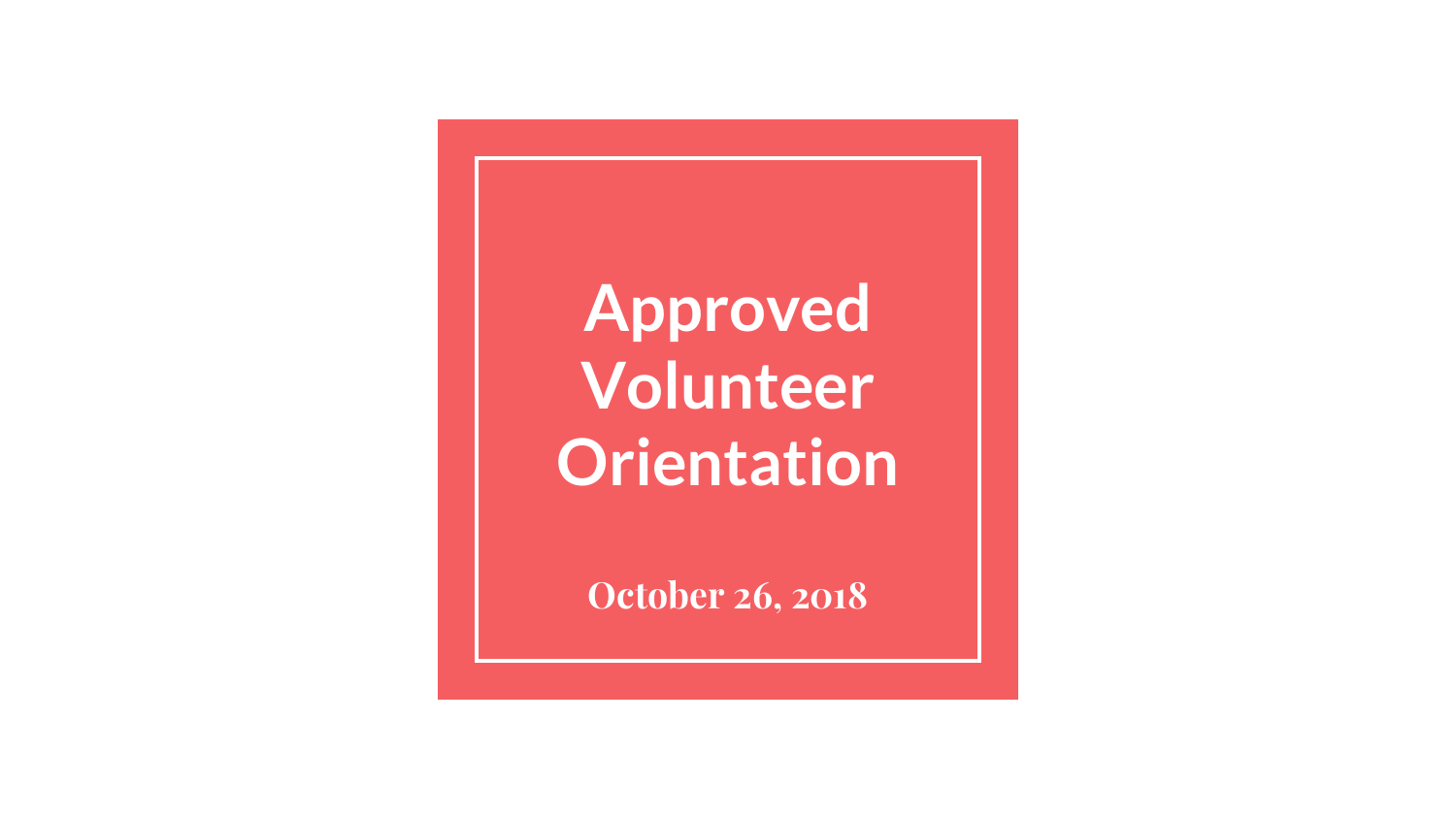# **Agenda**

- 1. Welcome & Thank you!
- 2. Volunteer Guidelines
- 3. Level I and Level II Reminders
- 4. PBIS Expectations
- 5. Mandated Reporter
- 6. Types of Volunteer Tasks
- 7. Small Group Breakout:
	- a. Cafeteria/Recess
	- b. Main Office & related tasks (copying, laminating, material organization, etc)
	- c. Classroom support
- 1. Bienvenidos y gracias!
- 2. Reglas para voluntarios
- 3. Recordatorios de Nivel I y II
- 4. PBIS (sistema de comportamiento positivo)
- 5. Actividades de voluntarismo
- 6. Reportero obligatorio
- 7. Grupos pequenos:
	- a. Cafeteria/Receso
	- b. Oficina & actividades relacionadas (copiando, laminando, organizando)
	- c. Apoyo del salon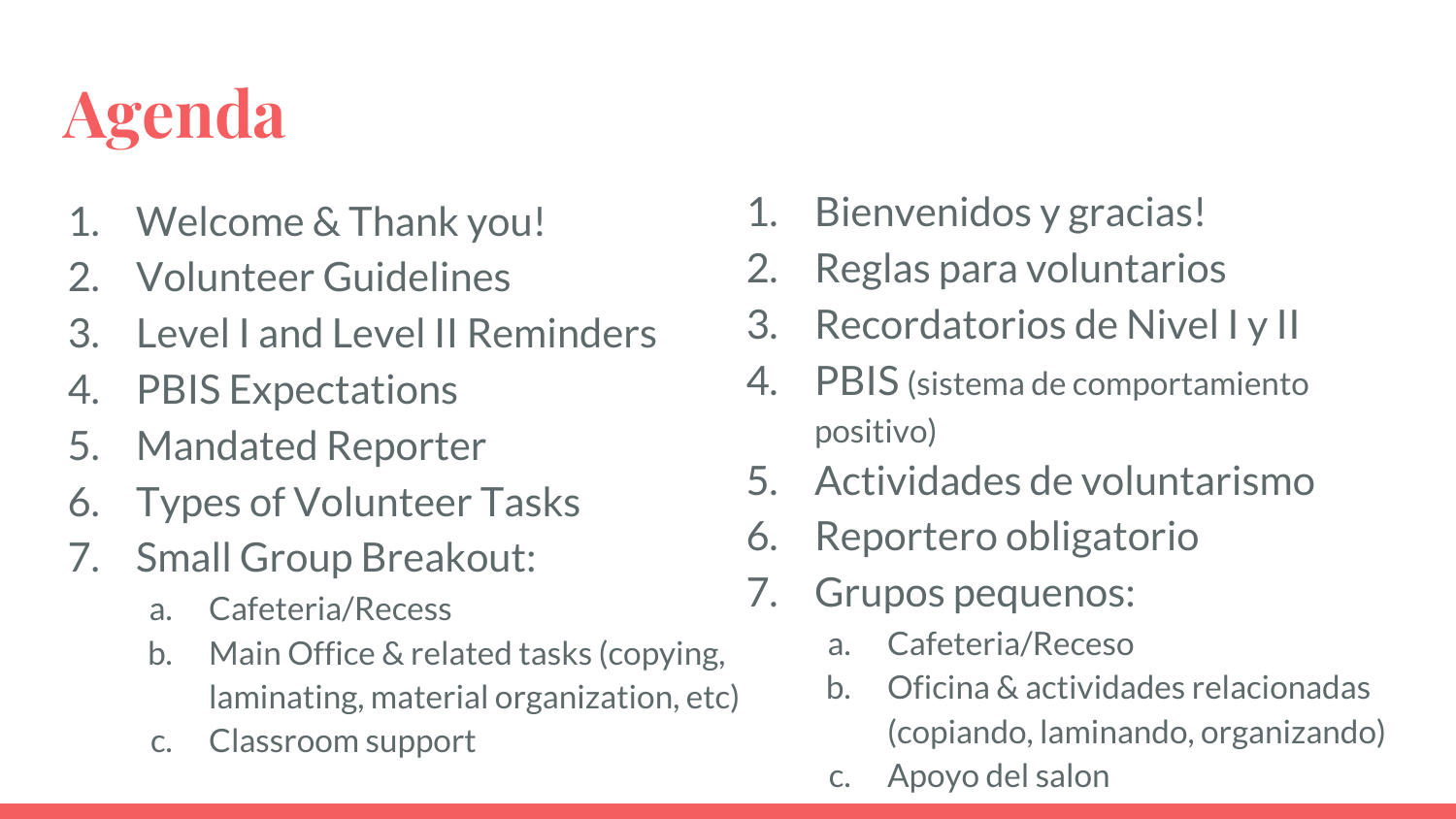### **Volunteer Guidelines**

- Sign in at the volunteer binder and wear a volunteer or staff ID badge
- Use positive language and framing (compliment what students do correctly)
- $\bullet$  Talk in a calm and firm voice, do not yell at students
- Keep technology away (do not use personal cell phones)
- Keep conversations about students private. Do not discuss students in front of other students
- Refrain from using any any physical redirection with students. When in need of assistance, ask!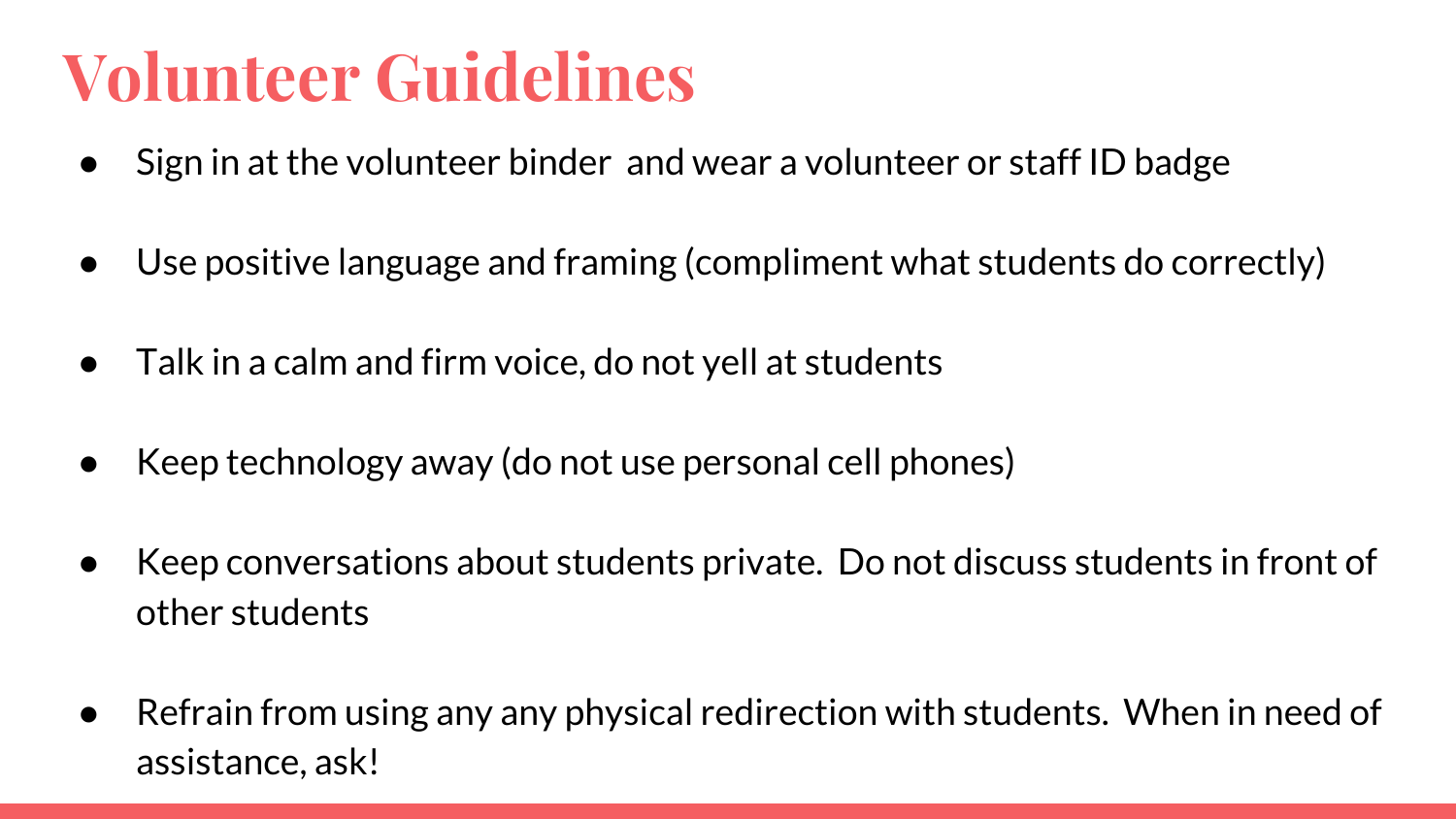### **Reglas para voluntarios**

- Firma en el cuaderno de voluntarios y lleva una identificación de voluntario o personal
- Use lenguaje positivo (dice lo que los estudiantes hacen correctamente)
- Hable con voz tranquila y firme, no grite a los estudiantes
- Mantener la tecnología alejada (no usar teléfonos celulares personales)
- Mantener conversaciones privadas sobre los estudiantes. No hables sobre los estudiantes frente a otros estudiantes.
- Abstenerse de utilizar cualquier redirección física con los estudiantes. Cuando necesite ayuda, ipregunte!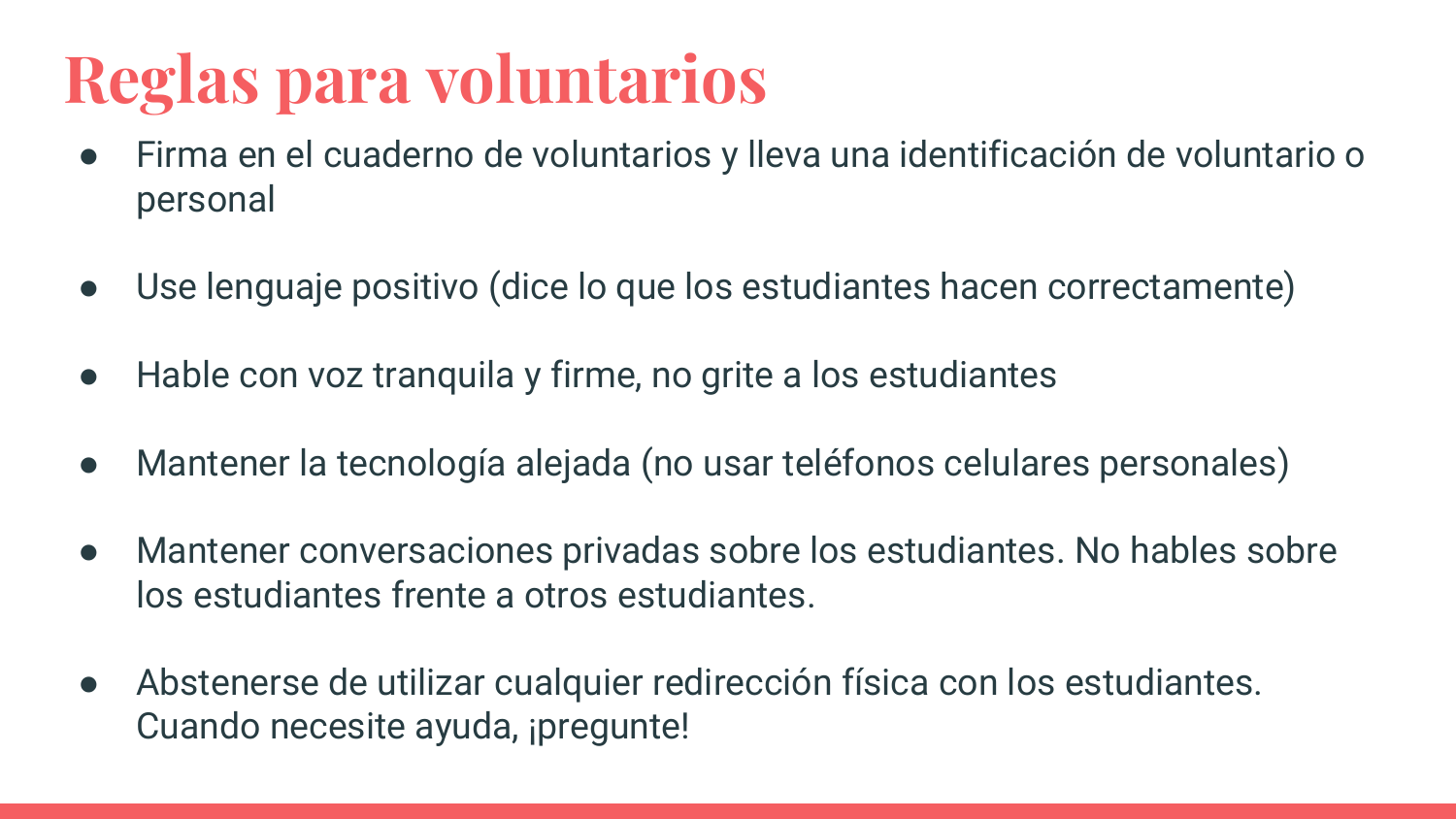#### **PBIS**

- Encourage positive behavior
- Reward classrooms and students that follow rules
- Helps support correcting misbehavior
- Provides a common language for school rules and expectations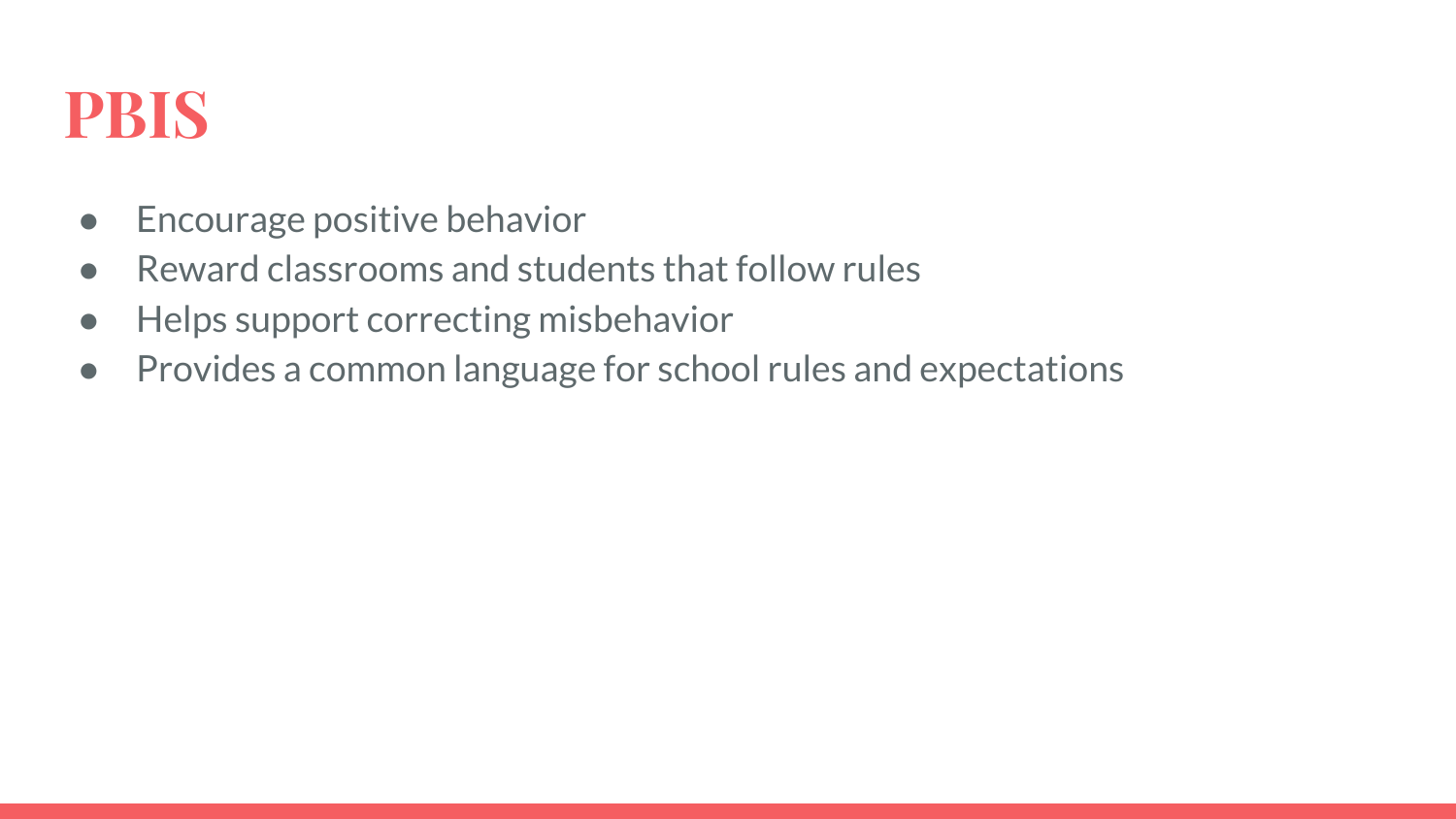## **Volunteer Level II Reminders**

*Level II volunteers work less than 10 hours/week in school and only submitted an online application.* 

- Must always work under the direct supervision of a CPS employee
- May not be alone with students